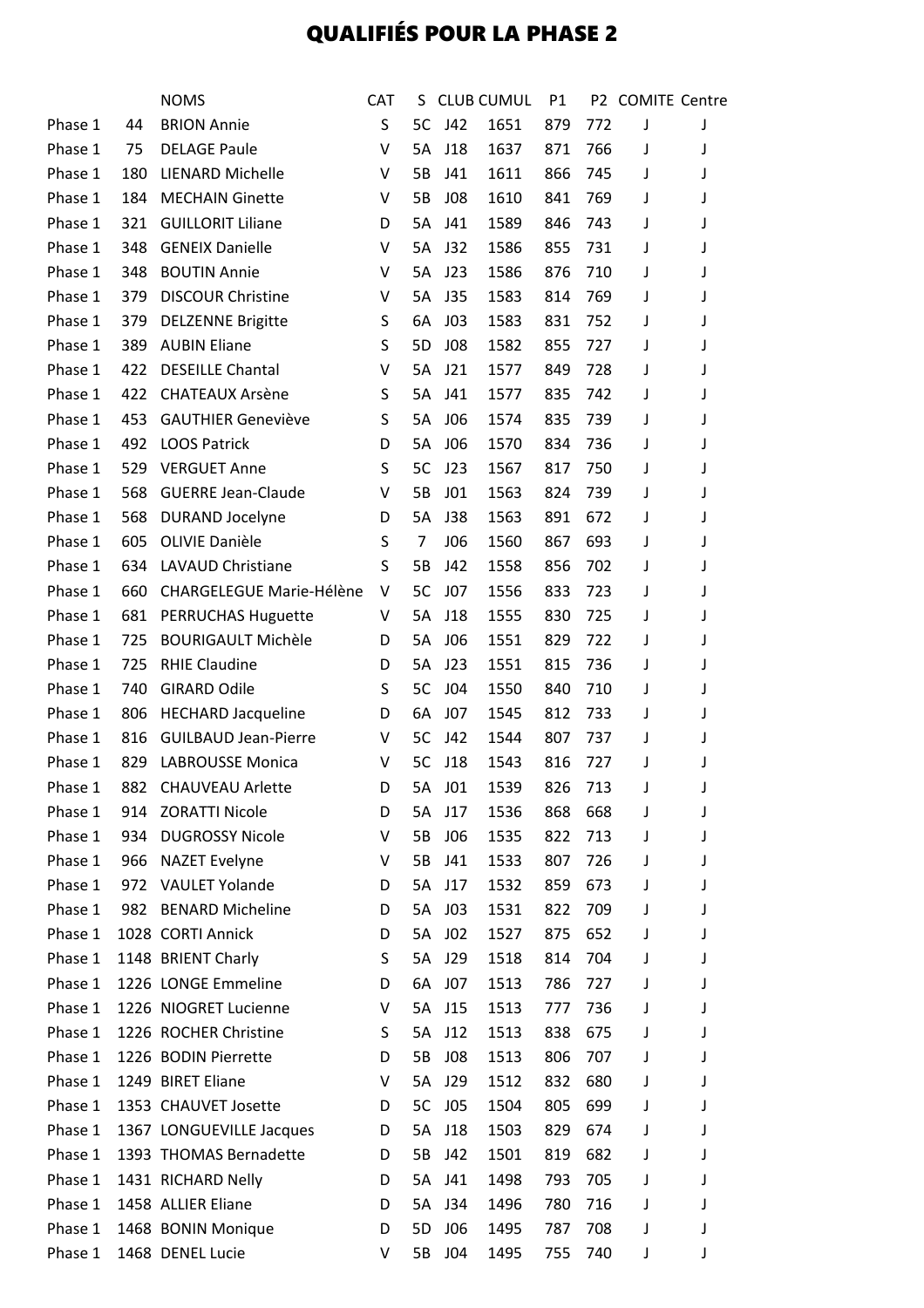## QUALIFIÉS POUR LA PHASE 2

| Phase 1 | 1468 VALLET Danielle          | V | 5В        | <b>JO6</b>      | 1495 | 818 | 677 | J |   |
|---------|-------------------------------|---|-----------|-----------------|------|-----|-----|---|---|
| Phase 1 | 1468 BEAUPOUX Marie-Noëlle    | V | <b>5A</b> | J38             | 1495 | 742 | 753 | J |   |
| Phase 1 | 1503 MASPEYROT Mireille       | S | 5C        | <b>JO7</b>      | 1493 | 818 | 675 | J |   |
| Phase 1 | 1539 FAVRE Michelle           | V | 5C        | <b>JO6</b>      | 1490 | 818 | 672 | J |   |
| Phase 1 | 1539 DIEUMEGARD Marie-Claire  | D | 5D        | J15             | 1490 | 776 | 714 | J |   |
| Phase 1 | 1606 ROCHARD Nicole           | v | 5B        | J41             | 1486 | 798 | 688 | J |   |
| Phase 1 | 1629 JOURDAIN Christiane      | D | 5A        | J41             | 1484 | 860 | 624 | J |   |
| Phase 1 | 1660 BILLY Pierrette          | D | 5C        | J18             | 1482 | 799 | 683 | J |   |
| Phase 1 | 1672 HILLAIRET Geneviève      | D | <b>5A</b> | J12             | 1481 | 845 | 636 | J |   |
| Phase 1 | 1688 LABROUSSE Hélène         | D | 5A        | J <sub>03</sub> | 1480 | 799 | 681 | J |   |
| Phase 1 | 1688 LACOUTURE Catherine      | V | 5A        | J35             | 1480 | 776 | 704 | J |   |
| Phase 1 | 1701 MONEDERO-GRENET Françoi: | V | 5D        | <b>JO8</b>      | 1479 | 804 | 675 | J |   |
| Phase 1 | 1713 CHIFFOLLEAU Michel       | D | 6A        | J01             | 1478 | 780 | 698 | J |   |
| Phase 1 | 1713 BERGIER Monique          | D | 6A        | <b>JO4</b>      | 1478 | 753 | 725 | J |   |
| Phase 1 | 1773 GUILLET Evelyne          | S | 6A        | J12             | 1474 | 765 | 709 | J |   |
| Phase 1 | 1773 RANTIEN Claude           | D | 5B        | J <sub>02</sub> | 1474 | 785 | 689 | J |   |
| Phase 1 | 1773 DAMILLEVILLE Joëlle      | D | 5B        | <b>JO8</b>      | 1474 | 771 | 703 | J |   |
| Phase 1 | 1798 ROSENBERG Annie          | D | 6A        | J07             | 1472 | 744 | 728 | J | J |
| Phase 1 | 1810 CHIN Martine             | S | 6A        | <b>JO5</b>      | 1471 | 771 | 700 | J |   |
| Phase 1 | 1810 MARTINEAU Jacqueline     | D | 5A        | J23             | 1471 | 756 | 715 | J |   |
| Phase 1 | 1821 BESSIERE Chantal         | V | 5A        | J21             | 1470 | 788 | 682 | J |   |
| Phase 1 | 1850 ETTERLÉ Françoise        | D | 5D        | J07             | 1467 | 858 | 609 | J |   |
| Phase 1 | 1859 AUTIN Françoise          | V | 5A        | J41             | 1466 | 759 | 707 | J |   |
| Phase 1 | 1876 DELPLANCQ Marinette      | V | 5A        | J34             | 1465 | 761 | 704 | J |   |
| Phase 1 | 1890 POINSTEAU Maurice        | v | 5B        | J41             | 1464 | 767 | 697 | J |   |
| Phase 1 | 1937 FARGEAU Patricia         | S | 5B        | J34             | 1460 | 741 | 719 | J |   |
| Phase 1 | 2004 FRAPPIER Michèle         | D | 5B        | J41             | 1455 | 837 | 618 | J |   |
| Phase 1 | 2015 ROUSSEAU Patricia        | S | 6A        | J41             | 1454 | 817 | 637 | J |   |
| Phase 1 | 2033 COUTURIER Danièle        | D | 5D        | J21             | 1452 | 752 | 700 | J |   |
|         |                               |   |           |                 |      |     |     |   |   |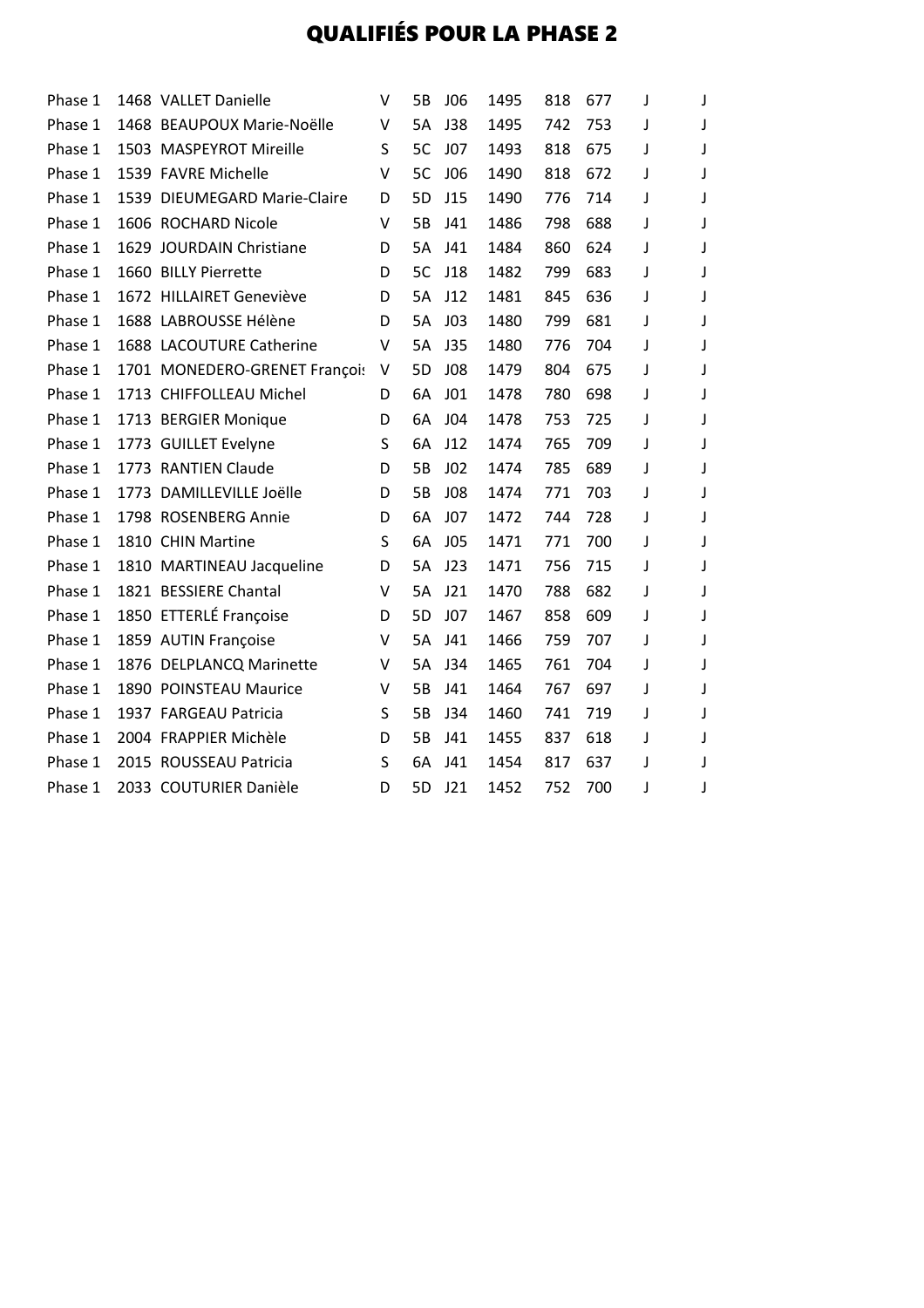## QUALIFIÉS POUR LA PHASE 2